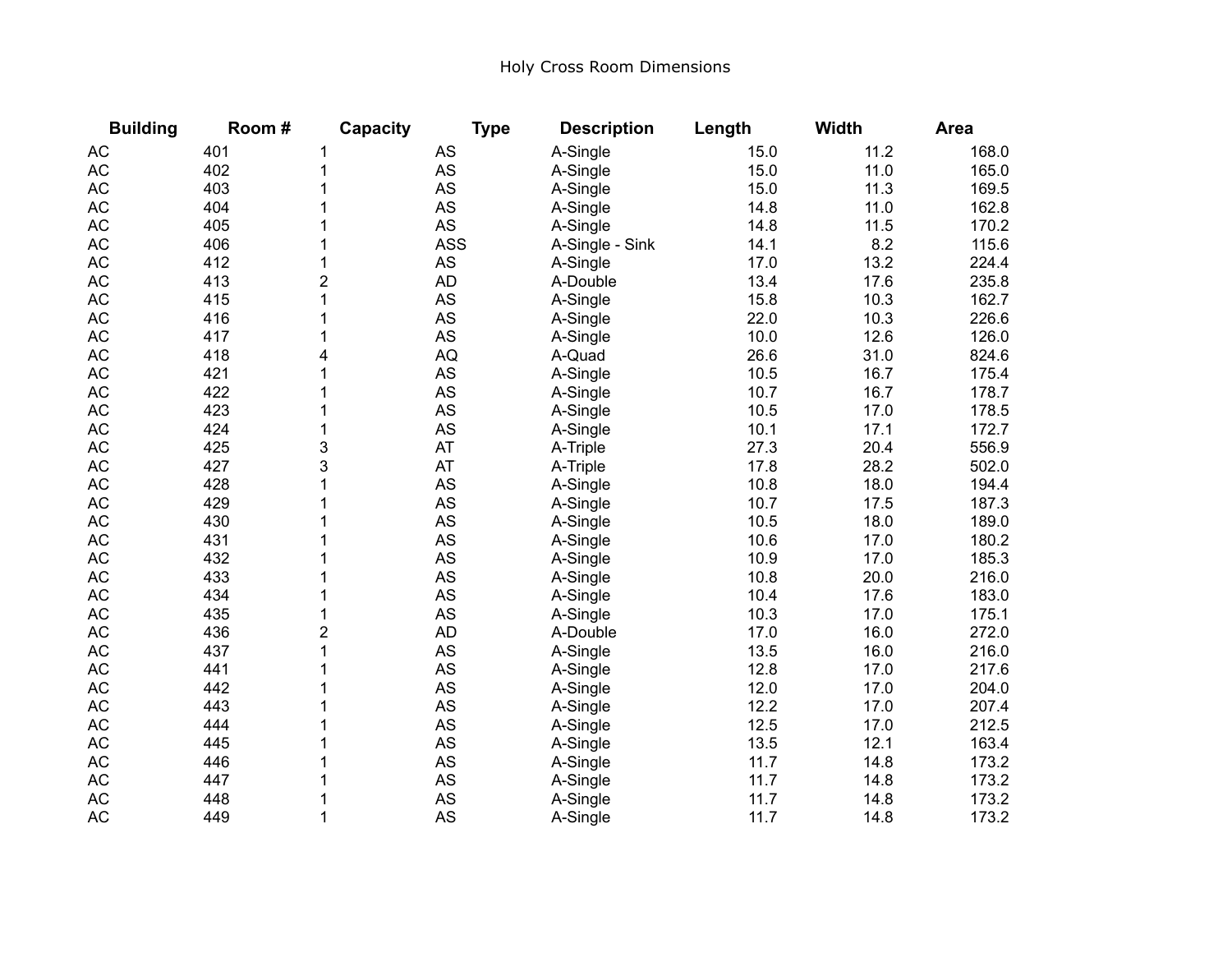| <b>AC</b> | 450 | 1                       | <b>AS</b>   | A-Single         | 11.7 | 14.8  | 173.2  |
|-----------|-----|-------------------------|-------------|------------------|------|-------|--------|
| <b>AC</b> | 451 | 1                       | AS          | A-Single         | 10.1 | 14.2  | 143.6  |
| HC        | 101 | $\overline{2}$          | HD          | H-Double         | 11.1 | 14.83 | 165.5  |
| HC        | 102 | $\overline{2}$          | HD          | H-Double         | 11   | 14.66 | 162.43 |
| HC        | 103 | $\overline{2}$          | HD          | H-Double         | 11.1 | 14.66 | 163.61 |
| HC        | 104 | $\overline{\mathbf{c}}$ | HD          | H-Double         | 11.1 | 14.75 | 164.61 |
| HC        | 105 | $\overline{2}$          | <b>HDB</b>  | H-Double - Bath  | 11.1 | 15    | 167.4  |
| HC        | 112 | $\mathbf{1}$            | <b>HS</b>   | H-Single         | 12.2 | 25    | 306.25 |
| HC        | 114 | $\overline{\mathbf{c}}$ | HD          | H-Double         | 14.4 | 19.08 | 275.13 |
| HC        | 115 | $\overline{2}$          | HD          | H-Double         | 18.8 | 12.5  | 235.37 |
| HC        | 116 | $\mathbf{1}$            | <b>HS</b>   | H-Single         | 10   | 12.58 | 125.8  |
| HC        | 117 | 4                       | HQ          | H-Quad           | 31.7 | 14.5  | 460.38 |
| HC        | 118 | 3                       | HT          | H-Triple         | 15   | 25    | 377    |
| HC        | 119 | $\overline{2}$          | <b>HDB</b>  | H-Double - Bath  | 11   | 21.33 | 234.63 |
| HC        | 120 | 4                       | HQ          | H-Quad           | 20.5 | 21.33 | 438.97 |
| HC        | 143 | 4                       | HQ          | H-Quad           | 21.2 | 24.66 | 524.03 |
| HC        | 144 | 4                       | HG          | H-Quad           | 21.2 | 24.66 | 524.03 |
| HC        | 145 | 1                       | <b>HS</b>   | H-Single         | 11.1 | 14.66 | 163.61 |
| HC        | 146 | $\overline{c}$          | HD          | H-Double         | 11.5 | 14.75 | 170.81 |
| HC        | 147 | $\overline{\mathbf{c}}$ | HD          | H-Double         | 11.5 | 14.75 | 170.81 |
| HC        | 148 | $\overline{2}$          | HD          | H-Double         | 11.5 | 14.75 | 170.81 |
| HC        | 149 | $\overline{2}$          | HD          | H-Double         | 11.5 | 14.75 | 170.81 |
| HC        | 150 | $\overline{2}$          | HD          | H-Double         | 11.5 | 14.09 | 163.16 |
| HC        | 151 | $\overline{\mathbf{4}}$ | HQ          | H-Quad           | 11.5 | 14.66 | 169.76 |
| HC        | 18  | 3                       | HT          | H-Triple         | 18.8 | 21.33 | 401.64 |
| HC        | 19  | 3                       | HT          | H-Triple         | 18   | 21.16 | 380.88 |
| HC        | 201 | $\overline{\mathbf{c}}$ | HD          | H-Double         | 11.1 | 15.08 | 168.29 |
| HC        | 202 | $\overline{c}$          | HD          | H-Double         | 11.1 | 15.08 | 168.29 |
| HC        | 203 | $\overline{2}$          | HD          | H-Double         | 11.2 | 15.08 | 169.65 |
| HC        | 204 | $\overline{2}$          | HD          | H-Double         | 11.1 | 15.83 | 176.66 |
| HC        | 205 | $\overline{2}$          | HD          | H-Double         | 11.2 | 14.83 | 166.84 |
| HC        | 206 | 1                       | <b>HS</b>   | H-Single         | 11.1 | 15.08 | 168.29 |
| HC        | 210 |                         | <b>HSSB</b> | H-Single - Share | 8.66 | 13.08 | 113.27 |
| HC        | 211 |                         | <b>HSSB</b> | H-Single - Share | 9.58 | 21.66 | 207.5  |
| HC        | 212 | 1                       | <b>HS</b>   | H-Single         | 13.5 | 17.08 | 230.58 |
| HC        | 213 | 2                       | HD          | H-Double         | 13   | 19.16 | 249.08 |
| HC        | 214 | 3                       | HT          | H-Triple         | 15.1 | 19.16 | 290.47 |
| HC        | 215 | 3                       | HT          | H-Triple         | 15   | 12.5  | 188.5  |
| HC        | 216 | 1                       | <b>HS</b>   | H-Single         | 9.8  | 12.7  | 124.5  |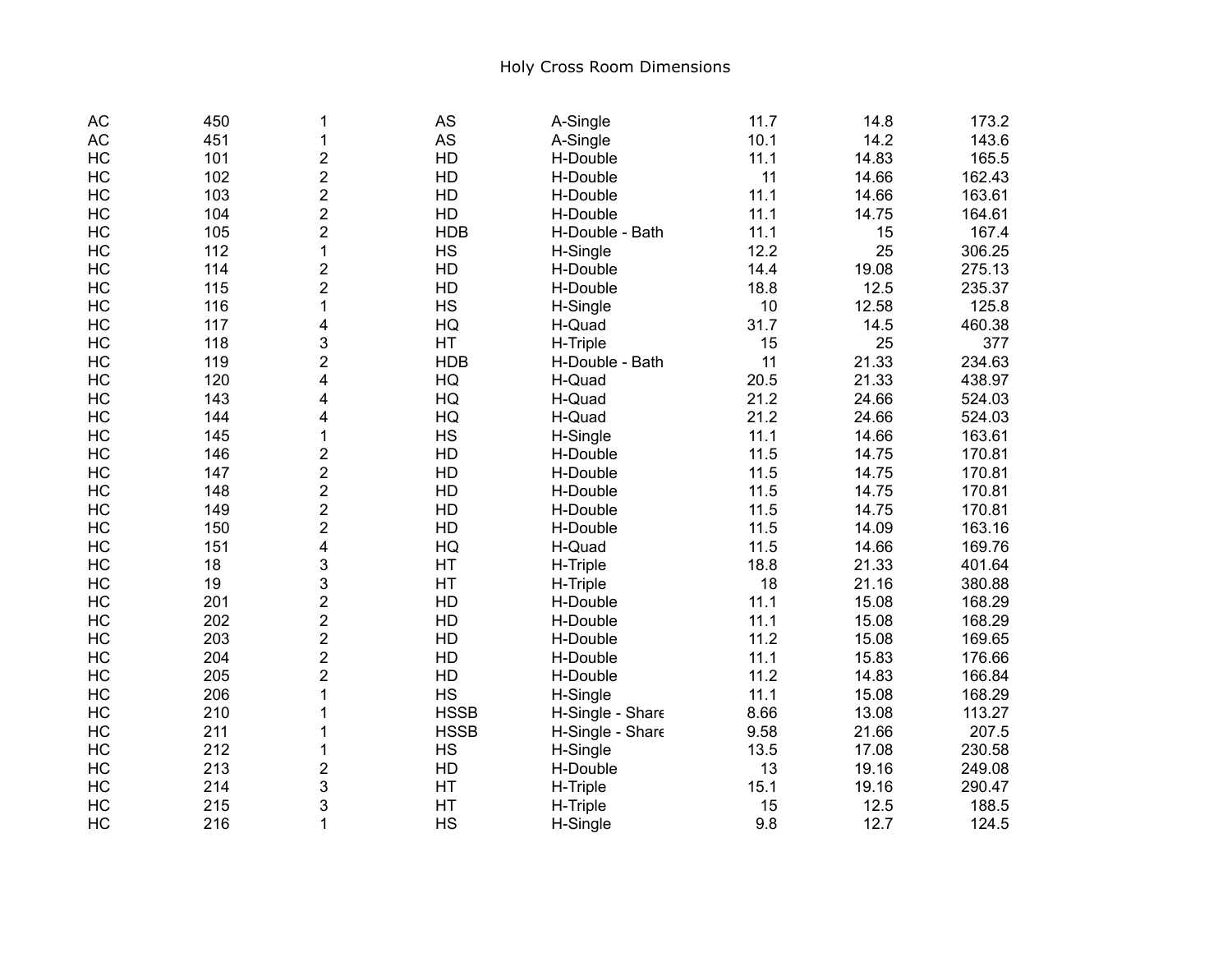| HC | 217 | 4                       | <b>HQS</b> | H-Quad - Sink   | 15   | 24.25 | 365.69 |
|----|-----|-------------------------|------------|-----------------|------|-------|--------|
| HC | 218 | 4                       | <b>HQS</b> | H-Quad - Sink   | 15.2 | 22.58 | 344.35 |
| HC | 222 | 4                       | HG         | H-Quad          | 21.7 | 23.58 | 512.87 |
| HC | 225 | 4                       | HQ         | H-Quad          | 20   | 23.42 | 470.27 |
| HC | 226 | 4                       | <b>HQS</b> | H-Quad - Sink   | 14.1 | 29    | 410.64 |
| HC | 227 | 4                       | <b>HQS</b> | H-Quad - Sink   | 14.1 | 28.75 | 407.1  |
| HC | 228 | 4                       | HQ         | H-Quad          | 20   | 22.83 | 458.43 |
| HC | 229 | $\overline{2}$          | HD         | H-Double        | 19.3 | 12.08 | 233.51 |
| HC | 230 | 3                       | HT         | H-Triple        | 15   | 21.16 | 317.4  |
| HC | 232 | $\overline{2}$          | HD         | H-Double        | 9.5  | 21.66 | 205.77 |
| HC | 233 | 5                       | <b>HQT</b> | H-Quint         | 31.3 | 24.42 | 765.08 |
| HC | 234 | $\overline{2}$          | HD         | H-Double        | 9.58 | 16    | 153.28 |
| HC | 235 | $\overline{2}$          | HD         | H-Double        | 9.58 | 16    | 153.28 |
| HC | 236 | 4                       | HQ         | H-Quad          | 22   | 30    | 660    |
| HC | 239 | 1                       | <b>HS</b>  | H-Single        | 8    | 17.08 | 136.64 |
| HC | 240 | 1                       | <b>HS</b>  | H-Single        | 7.75 | 17.16 | 132.99 |
| HC | 241 | 1                       | <b>HS</b>  | H-Single        | 7.83 | 17.08 | 133.74 |
| HC | 242 | 1                       | <b>HS</b>  | H-Single        | 7.09 | 17.08 | 121.1  |
| HC | 243 | 1                       | <b>HS</b>  | H-Single        | 7.19 | 17    | 122.23 |
| HC | 244 | 1                       | <b>HS</b>  | H-Single        | 7.09 | 17.08 | 121.1  |
| HC | 245 | 2                       | HD         | H-Double        | 11.4 | 15.08 | 172.21 |
| HC | 246 | $\overline{\mathbf{c}}$ | HD         | H-Double        | 11.6 | 15.08 | 175.83 |
| HC | 247 | $\overline{2}$          | HD         | H-Double        | 11.6 | 15.08 | 175.83 |
| HC | 248 | $\overline{2}$          | HD         | H-Double        | 11.6 | 15.08 | 175.83 |
| HC | 249 | $\overline{2}$          | HD         | H-Double        | 11.5 | 15.08 | 174.63 |
| HC | 250 | $\overline{\mathbf{c}}$ | HD         | H-Double        | 11.5 | 15.08 | 174.63 |
| HC | 251 | 4                       | HG         | H-Quad          | 11.5 | 15.16 | 175.55 |
| HC | 301 | $\overline{\mathbf{c}}$ | HD         | H-Double        | 11.2 | 15.16 | 170.55 |
| HC | 302 | $\overline{\mathbf{c}}$ | HD         | H-Double        | 11   | 15.16 | 167.97 |
| HC | 303 | $\overline{2}$          | HD         | H-Double        | 11.2 | 15.16 | 170.55 |
| HC | 304 | $\overline{2}$          | HD         | H-Double        | 11   | 15.16 | 167.97 |
| HC | 305 | $\overline{2}$          | HD         | H-Double        | 11.3 | 15.25 | 172.78 |
| HC | 306 | $\mathbf{1}$            | <b>HSS</b> | H-Single - Sink | 8.58 | 16.16 | 138.65 |
| HC | 311 | $\overline{2}$          | HD         | H-Double        | 13.1 | 22    | 289.52 |
| HC | 312 | $\mathbf{1}$            | <b>HS</b>  | H-Single        | 16.4 | 17.5  | 287.35 |
| HC | 313 | $\overline{2}$          | HD         | H-Double        | 12   | 17.6  | 212.61 |
| HC | 314 | 3                       | HT         | H-Triple        | 15   | 19.66 | 296.47 |
| HC | 315 | 3                       | HT         | H-Triple        | 15.1 | 19.58 | 296.83 |
| HC | 316 | $\mathbf{1}$            | <b>HS</b>  | H-Single        | 10   | 12.66 | 126.6  |